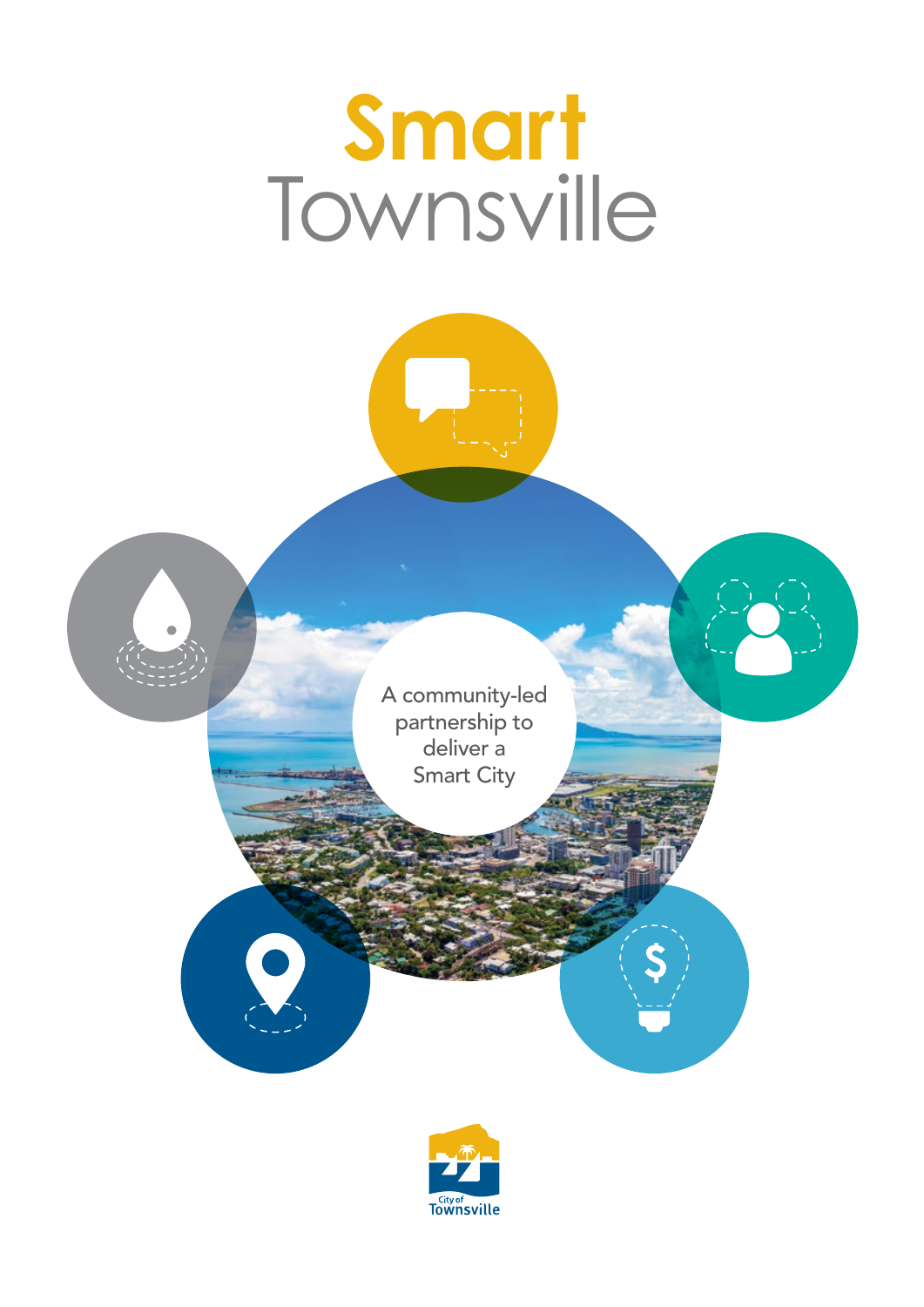| <b>Smart Townsville</b>                                       |                |  |
|---------------------------------------------------------------|----------------|--|
| What is a Smart City?                                         | $\overline{2}$ |  |
| Why Townsville is becoming a Smart City?                      | $\overline{2}$ |  |
| Our process                                                   | 3              |  |
| What this will mean for the community                         | 6              |  |
| What this will mean for Council                               | 6              |  |
| How we will enable the Smart Townsville community partnership | 7              |  |
| Our Smart City pillars                                        |                |  |
| Open and engaged Council                                      | 10             |  |
| A citizen centric Council                                     | 12             |  |
| Innovation, entrepreneurship and economic activation          | 14             |  |
| Placemaking and liveability                                   | 16             |  |
| Infrastructure and asset management                           | 18             |  |
| Conclusion                                                    | 20             |  |
|                                                               |                |  |

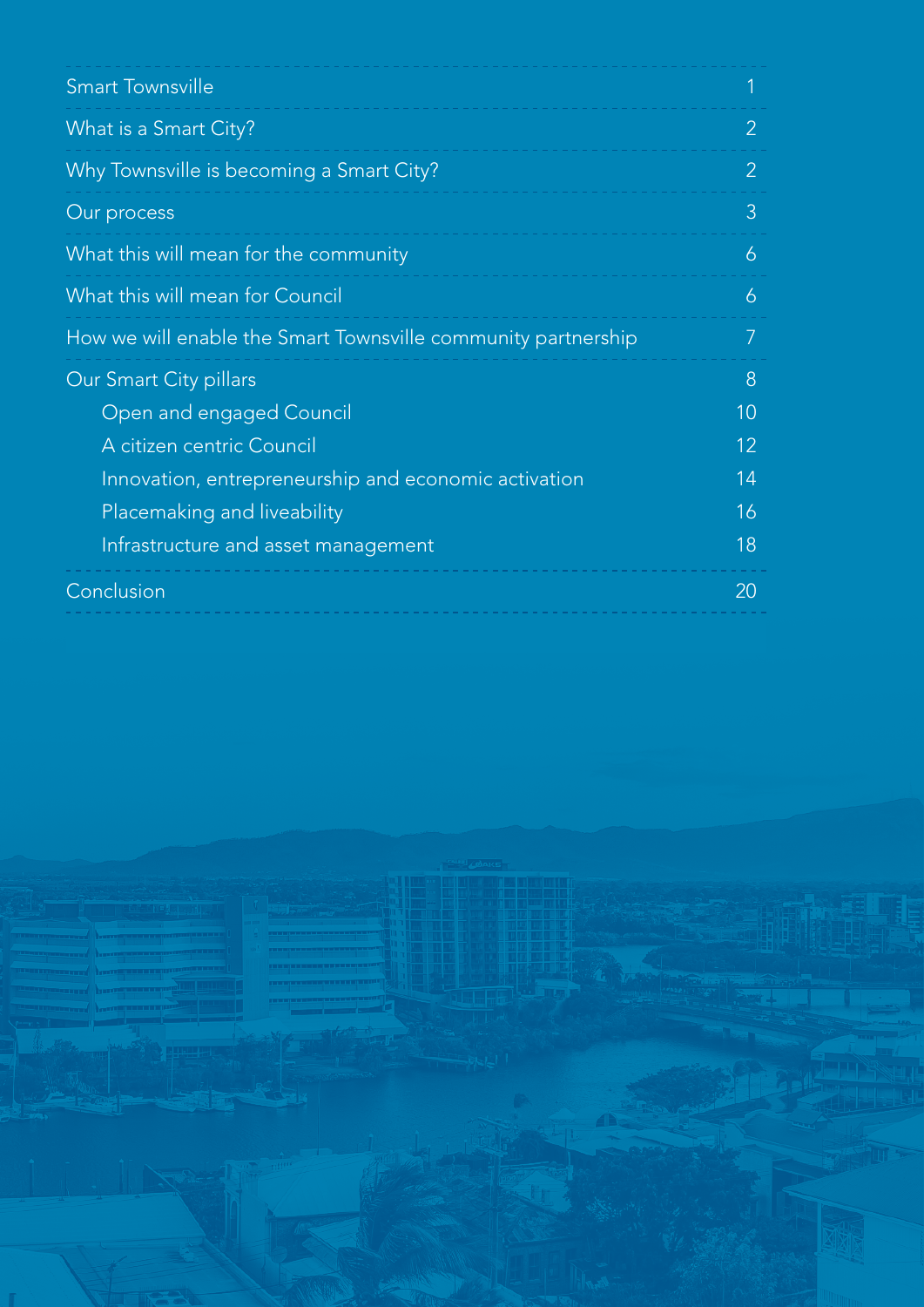#### Townsville City Council is committed to improving the lives of all citizens, while maximising the use of ratepayer's valuable funds.

Through strong financial management, Council is delivering a record infrastructure spend of \$433 million in our capital works program and has a projected surplus in this fiscal year.

Townsville's prosperity is reliant on continued financial practicality, jobs growth and a clear vision for our city.

We know that today, residents expect simpler and more personalised services that respond to their individual needs without increasing financial burden. At the same time our economy needs support as it transitions towards a more knowledge-based industry.

That's why Townsville City Council has committed to embracing the principles of Smart Cities and will be encouraging our partners, community groups, businesses and members of the community to join us on the journey.

This new Smart Townsville Partnership will ensure our city is connected, competitive and resourceful. Above all, this will be a partnership for everyone, focusing on how technology can improve living and opportunity in Townsville.

We have already begun the transformation in Council to use data and information to determine the most efficient use of public money and to enable positive outcomes for residents. We are investing in the next generation of economic infrastructure for Townsville, including support for the Imperium3 Battery Plant and the North Queensland Regional Data Centre.

Community-facing online dashboards will present how we measure what is important to residents. These dashboards will build upon the success of the disaster dashboards used during recent weather events, which became the central point of information residents could rely on. Their use will allow Council to better focus on creating and enabling measurable change in the community in areas that really matter.

This is only the start of an ongoing process which will:

- > apply the principles of Smart Cities to recognised problems within Townsville
- > improve the way Townsville City Council operates and responds to community needs and ideas
- > develop our innovation ecosystem to support local entrepreneurs to solve local problems which may lead to the creation of global businesses.
- > protect our unique North Queensland lifestyle
- > provide the economic framework and infrastructure for the jobs of the future.

This partnership along with our record infrastructure program, water security solution and Townsville 2020 projects will result in a stronger community, jobs creation and will propel our city forward.

#### Jenny Hill

Mayor of Townsville

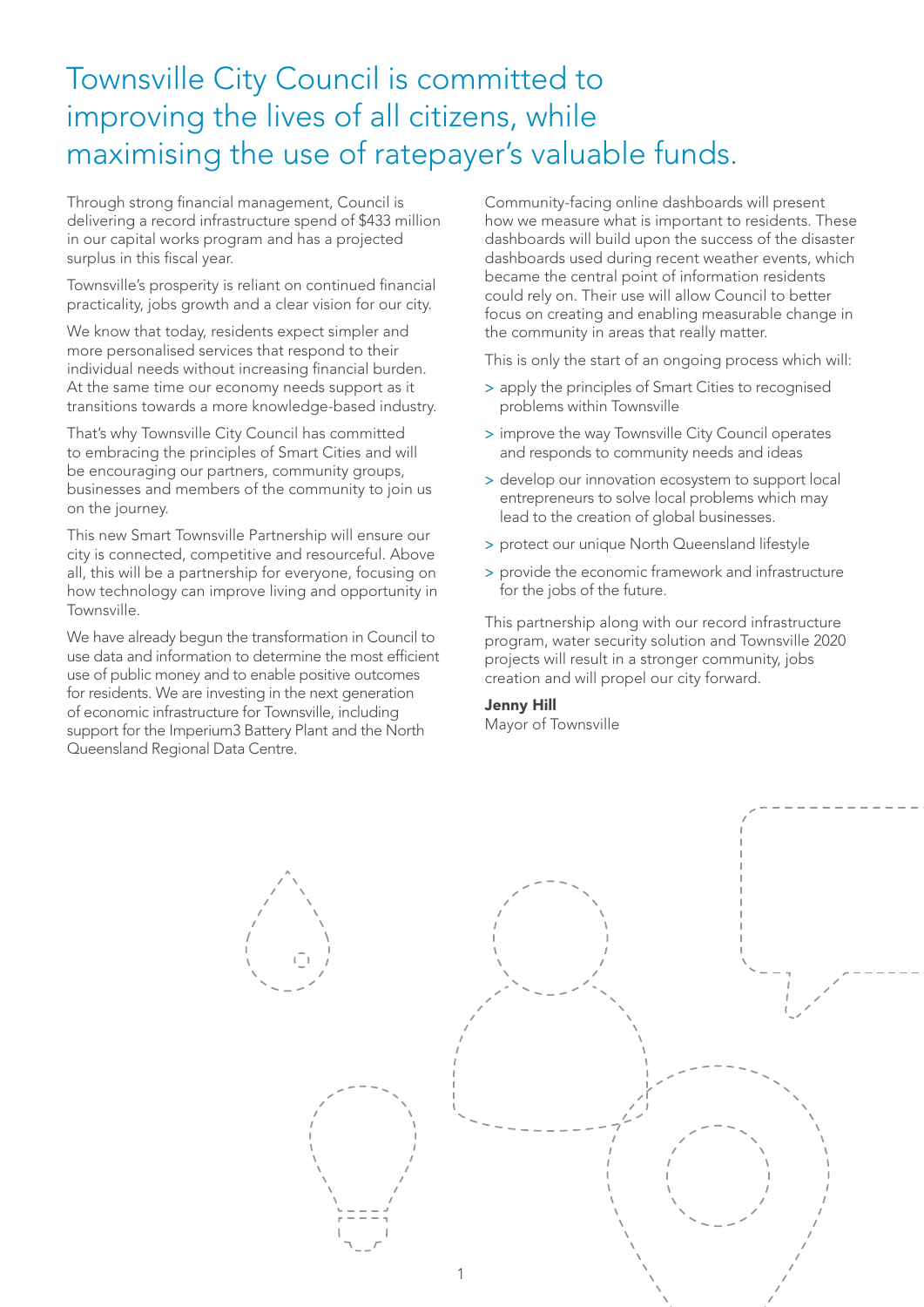### **What is a Smart City?**

### **Why Townsville is becoming a Smart City?**

#### Smart Cities are not about technology; they are about empowering people to make better decisions.

Those decisions may be things like where best to park their car, which road should be prioritised for an upgrade, when to fix a leaking pipe and what type of business to start. While people and councils make these decisions every day, they become even more effective when they are based on evidence.

For instance, a decision on where to park a car is simplified when you know where the nearest empty carpark is. Organising a plumber to fix a leaking pipe can occur sooner when you are made aware of excess water use by an SMS on your phone, rather than receiving an excessive water bill months later.

While Smart Cities use technology to give those insights, technology itself does not make a Smart City.

For Townsville, a Smart City is where technology is leveraged to improve the relationship between citizens and their city, to create more opportunity and prosperity for today and for the future. Our Smart City is one where citizens, business, academia and community groups collaborate with local government to improve service delivery, design their community, and co-create solutions to improve their quality of life.

#### Smart Cities use technology to change the relationship between councils and the communities they serve.

Instead of council making decisions and residents being subject to them, Smart City technologies allow an active continual conversation, collaboration and a partnership approach.

Townsville City Council (Council) understands that using these techniques is the most effective and efficient way to increase outcomes for the community.

This process will result in Council being able to:

- > Provide services to the community more efficiently.
- > Be more transparent about how rates are used for community benefit.
- > Be more responsive to both individual and community needs.
- > Provide a targeted economic stimulus to the community.

At the same time there are a number of community challenges which can be alleviated using these techniques. In Council, we have successfully reduced energy costs by implementing smart technology solutions, including using sensors and intelligent systems to manage our power consumption. Ultimately, this kind of initiative provides savings to ratepayers and enables us to provide more public value.

Only through embracing the opportunity created by leveraging data and information and the philosophy of a Smart City can we achieve the change we desire within our means, while focusing on building economic security for families in Townsville and protecting the community's lifestyle.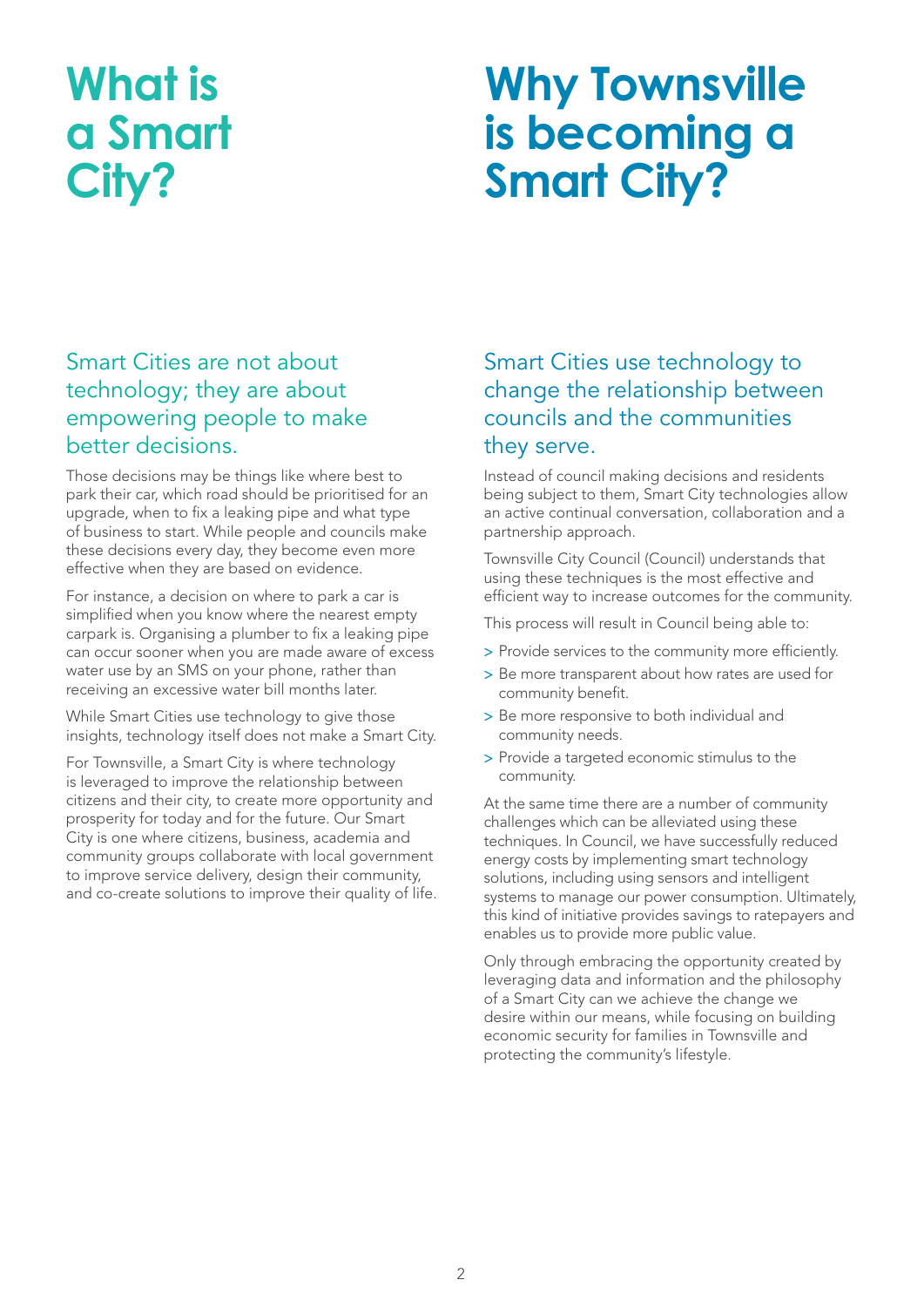### **Our process**

To ensure Council is focused on solving real local challenges we have engaged with stakeholders to determine which challenges are most important to our residents and to validate potential solutions.

A series of workshops and one-on-one sessions were conducted to determine the strengths, weaknesses, opportunities and threats to the City of Townsville. In addition, we have conducted many informal discussions with potential investors and residents of the region, as well as with tourists and tourism operators.

This engagement uncovered a near uniformity of opinion between key stakeholders and residents of the region. Consequently, we feel confident that the issues raised through the consultation are largely shared by the community.

3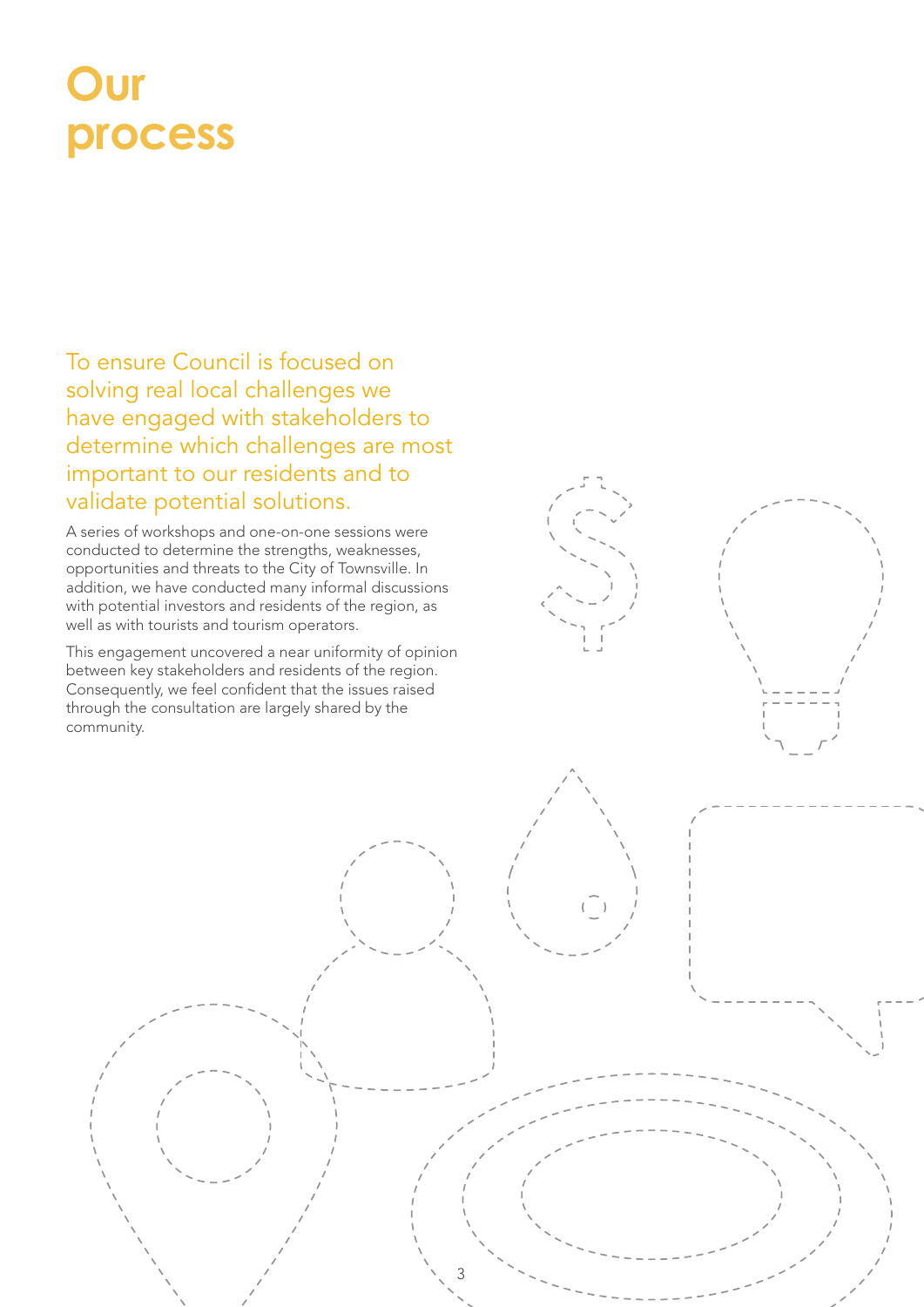### **Townsville – A snapshot**



### **Income quartiles**

|                                 | <b>LOWEST GROUP</b> | <b>MEDIUM LOWEST</b> | <b>MEDIUM HIGHEST</b> | <b>HIGHEST GROUP</b> |
|---------------------------------|---------------------|----------------------|-----------------------|----------------------|
| 201<br>$\overline{\phantom{a}}$ | 22.7%               | 22.1%                | 26.4%                 | 28.8%                |
| 2016                            | 24.7%               | 22.8%                | 25.7%                 | 26.7%                |

### **Higher education degrees**

per head of population (15 years and older)

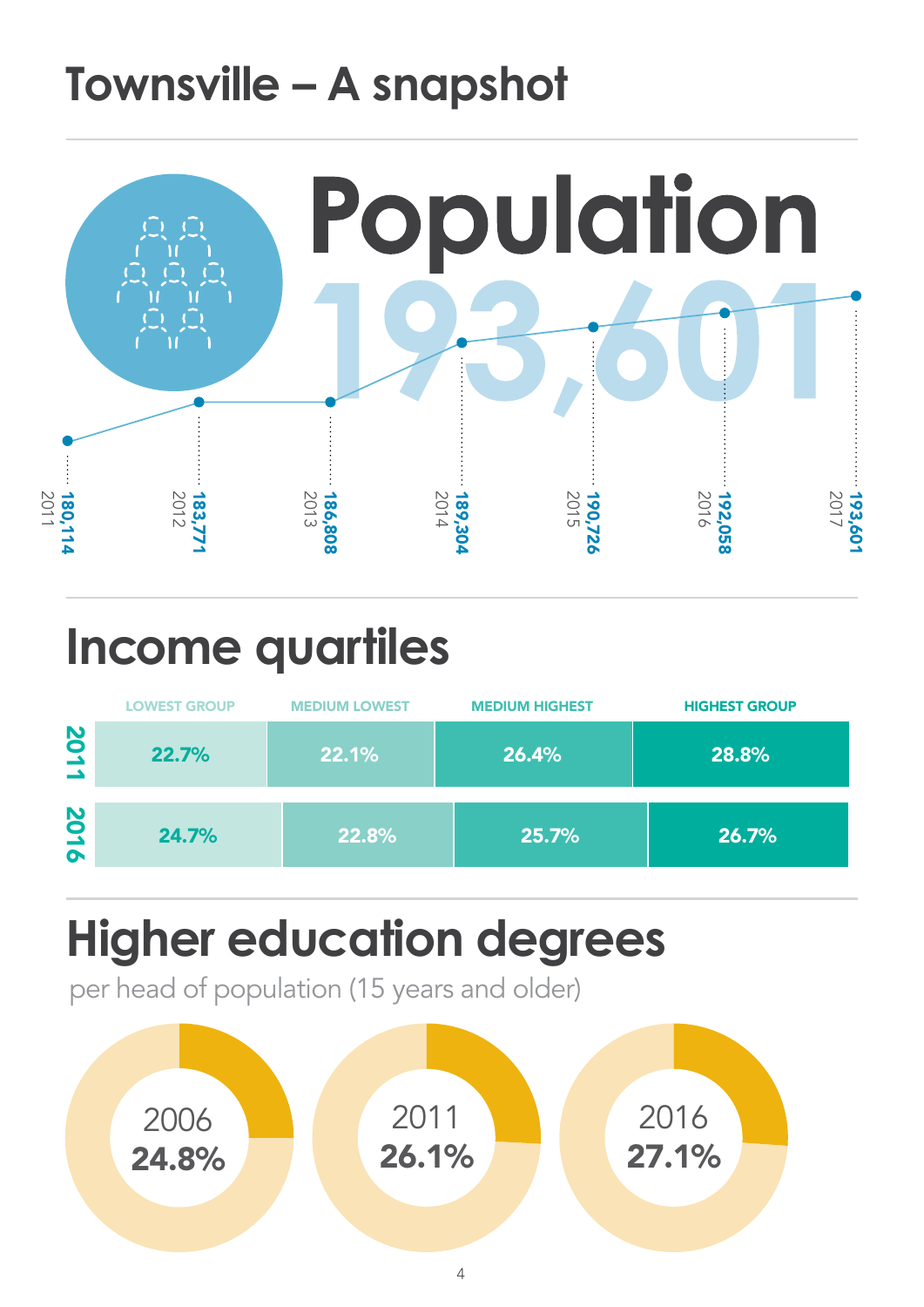# **Crime rate Gross**

total number of offences

| 2016   | 2017   | 2018             |
|--------|--------|------------------|
| 33,699 | 32,291 | 30,915           |
|        |        | <b>PROJECTED</b> |
|        |        |                  |
|        |        |                  |
|        |        |                  |
|        |        |                  |
|        |        |                  |
|        |        |                  |
|        |        |                  |
|        |        |                  |
|        |        |                  |
|        |        |                  |

# **Regional Product**

2012 \$11,172m (+5.4%)

2013 \$11,325m (+1.4%)

2014 \$11,417m (+0.8%)

2015 \$11,030m (-3.4%)

2016 \$10,894m (-1.2%)

2017 \$11,231m (+3.1%)

Unemployment rate **C** Increase of 3.8% from 2011 2016

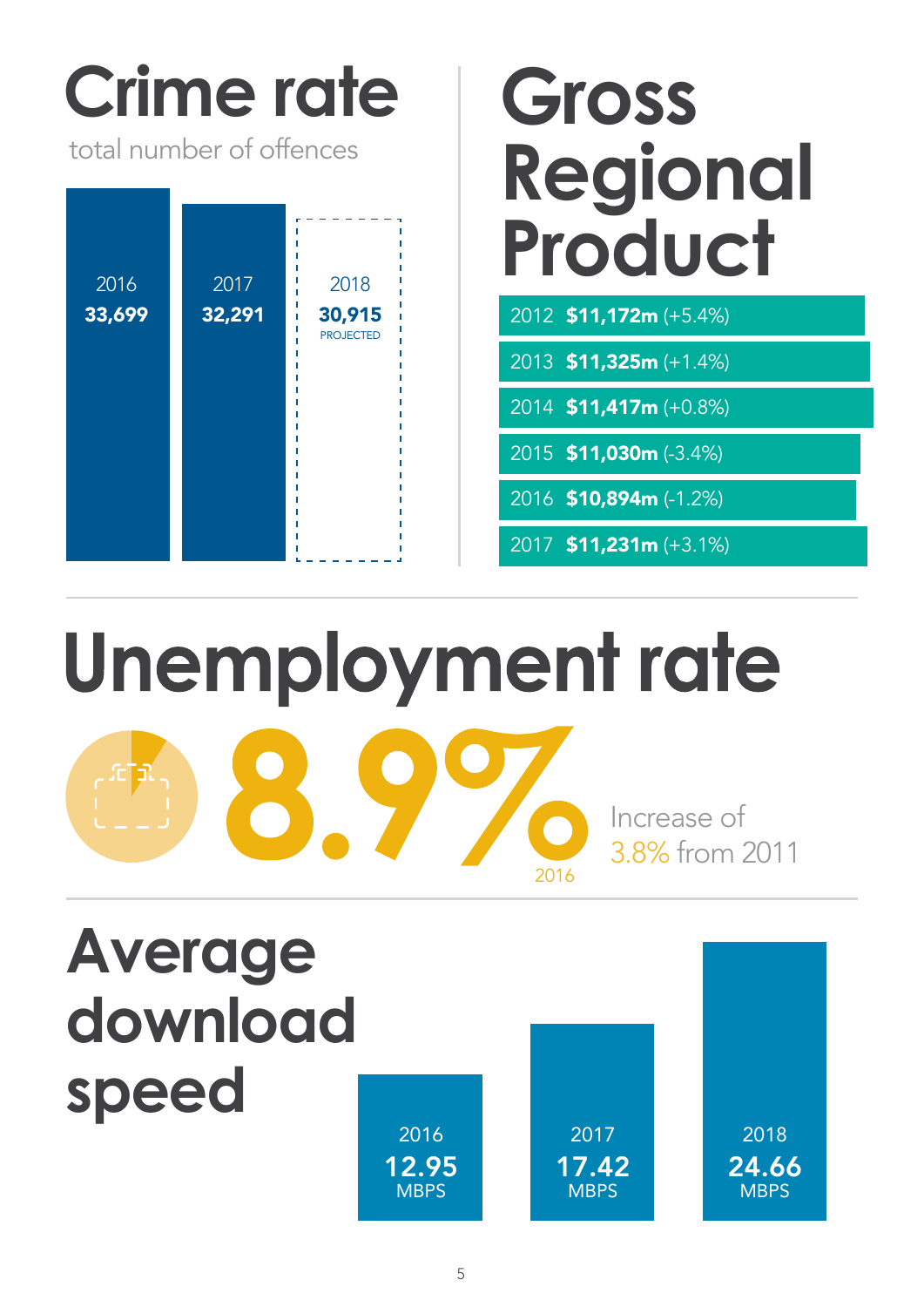### **What this will mean for the community**

### **What this will mean for Council**

Enacting this vision using smart city concepts will mean that citizens and visitors to Townsville have access to a Council entirely focused on their needs. Council will create a high level of public value through their activities.

Council will be a partner and a collaborator and there will be ongoing two-way conversations about priorities and needs.

It also means that interactions with Council will be much simpler and more convenient.

Residents and their families will have access to more information and new knowledge-based jobs that are more resistant to economic change. Through our Smart Precinct NQ initiative we will stimulate the creation of jobs in innovation, technology and business incubation.

Council will continue to be more open and focused on responding to the challenges of our community. We will work out the best way to collaborate with other levels of government, businesses, innovators, entrepreneurs and our residents to create the economic, social and other changes required to thrive into the 21st Century.

It will result in Council increasingly taking the role of advocate, co-ordinator and facilitator. Council will define the priority areas for the community to collaborate on, support others to deliver public value and assess the impacts.

At the same time, we will continually look at our own systems to determine how efficient and effective they are in solving real community problems, like unemployment, economic participation and disengagement. This will provide clear parameters for our businesses to grow, thrive and create more jobs.

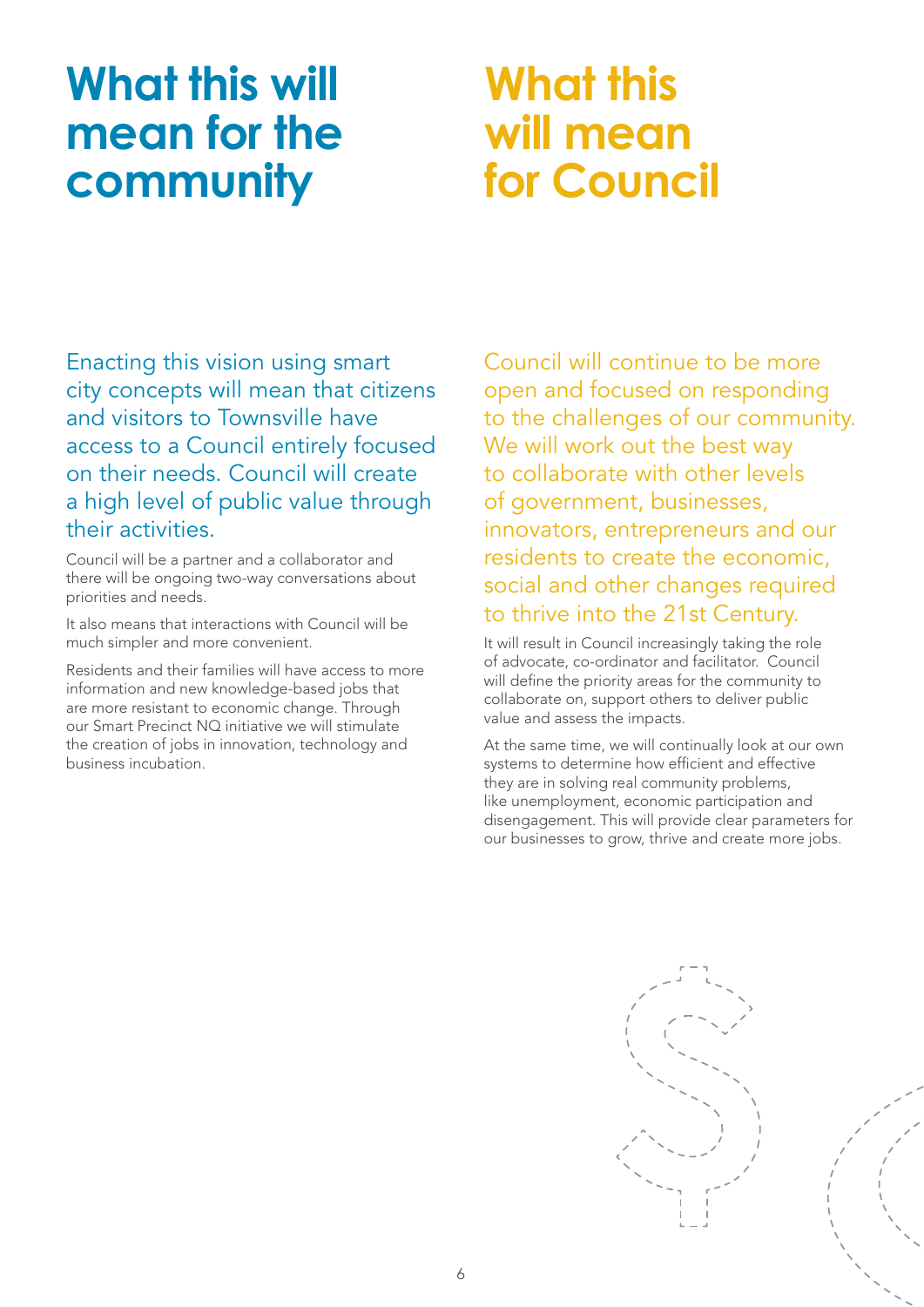### **How we will enable the Smart Townsville community partnership**

Council will work with the community, business, academia and government using the principles of a Smart City through five core pillars of work:

- 1. Delivering an open and engaged Council.
- 2. Implementing a citizen centric Council.
- 3. Facilitating innovation, entrepreneurship and economic activation.
- 4. Focusing on placemaking and liveability.
- 5. Delivering best practice infrastructure and asset management.

We will work through the Local Partnership Forum to co-ordinate delivery of the projects within the pillars and to ensure the desired outcomes are realised. We will invite all relevant stakeholders to participate in steering the projects as well as providing real time updates to the Townsville community.

Some of the projects are dependent on state or federal funding. We will continue to work across government to highlight the importance of the Smart Townsville Partnership in meeting the future needs of our citizens.

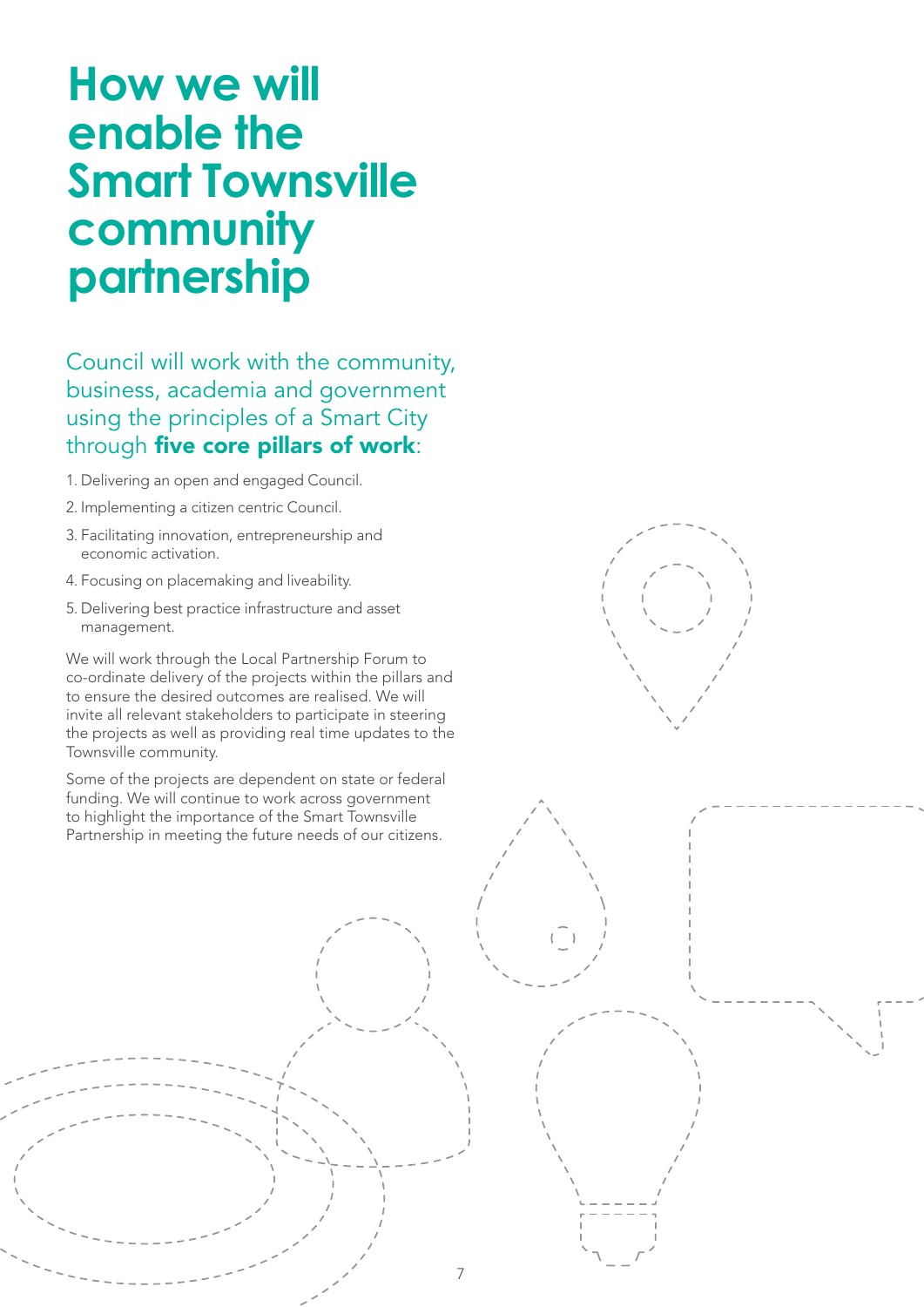### **Our Smart City pillars**

**1 2**

#### **Objectives**

#### **Open and engaged Council**

- <sup>&</sup>gt; Key information is readily available to citizens to support decision making.
- <sup>&</sup>gt; Citizens contribute to key projects, decisions and outcomes.
- <sup>&</sup>gt; Local expertise is leveraged to add value to key outcomes.
- <sup>&</sup>gt; Opportunities are created for targeted citizen feedback using channels and sharing platforms.
- <sup>&</sup>gt; There is transparency of new projects, processes, progress on commitments and works within the region.
- <sup>&</sup>gt; There is an increase in the level of satisfaction for residents engaging with Council.

#### **A Citizen centric Council**

- <sup>&</sup>gt; Targeted services are provided to citizens based on feedback and evidence.
- <sup>&</sup>gt; Citizens can self-service their needs and track delivery progress online.
- <sup>&</sup>gt; Service delivery is responsive with defined service level agreements.
- <sup>&</sup>gt; Citizens are informed about issues and requests that they have raised with Council.
- <sup>&</sup>gt; Creation of new models for Council to create and fund community initiatives.
- <sup>&</sup>gt; Key information is readily available to citizens to support decision making.
- <sup>&</sup>gt; Citizen feedback channels and sharing platforms are being used.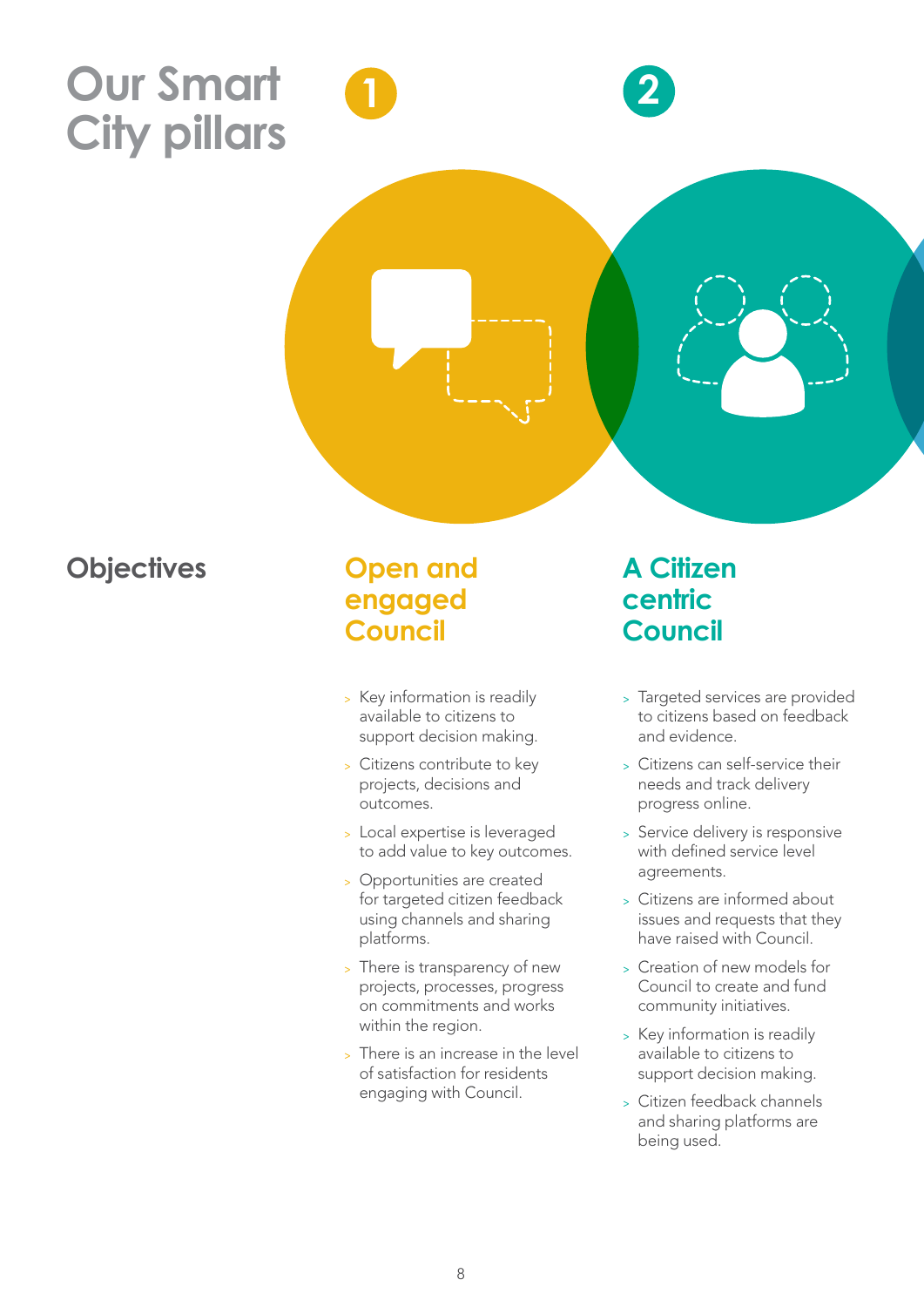

#### **Innovation, entrepreneurship and economic activation**

- > Entrepreneurialism is promoted and supported within the community.
- > Local workers are engaged in the development of new and existing business in future growth industries.
- > The working population of Townsville has the skills to meet demand for future growth industries.
- > Council assists in the development of new and current businesses to participate in future growth industries.
- > Establish the right economic conditions including affordable power to attract new investors to fund growth industries in the city.
- > A culture of continual innovation and improvement is established.
- > Drive growth in the knowledge economy.

#### **Placemaking and liveability**

- > Supporting art and cultural development.
- > Create accessible, digitally connected, vibrant and safe precincts.
- > Improve access to real-time journey planning for public transport.
- > Improve data collection relating to event attendance to support future design, implementation and decision making.
- > Develop a Townsville barometer.
- > Establish Townsville as a "20 minute city".

#### **Infrastructure and asset management**

- > Continue the creation and promotion of a water wise region.
- > Improve the efficiency and effectiveness of current infrastructure and assets.
- > Provide transparent, real-time insights into asset and resource availability.
- > Develop collaboration mechanisms to enhance asset management.
- > Ensure sufficient bandwidth for the internet, IOT and other digital industries.
- > Council supports the growth of an energy efficient city.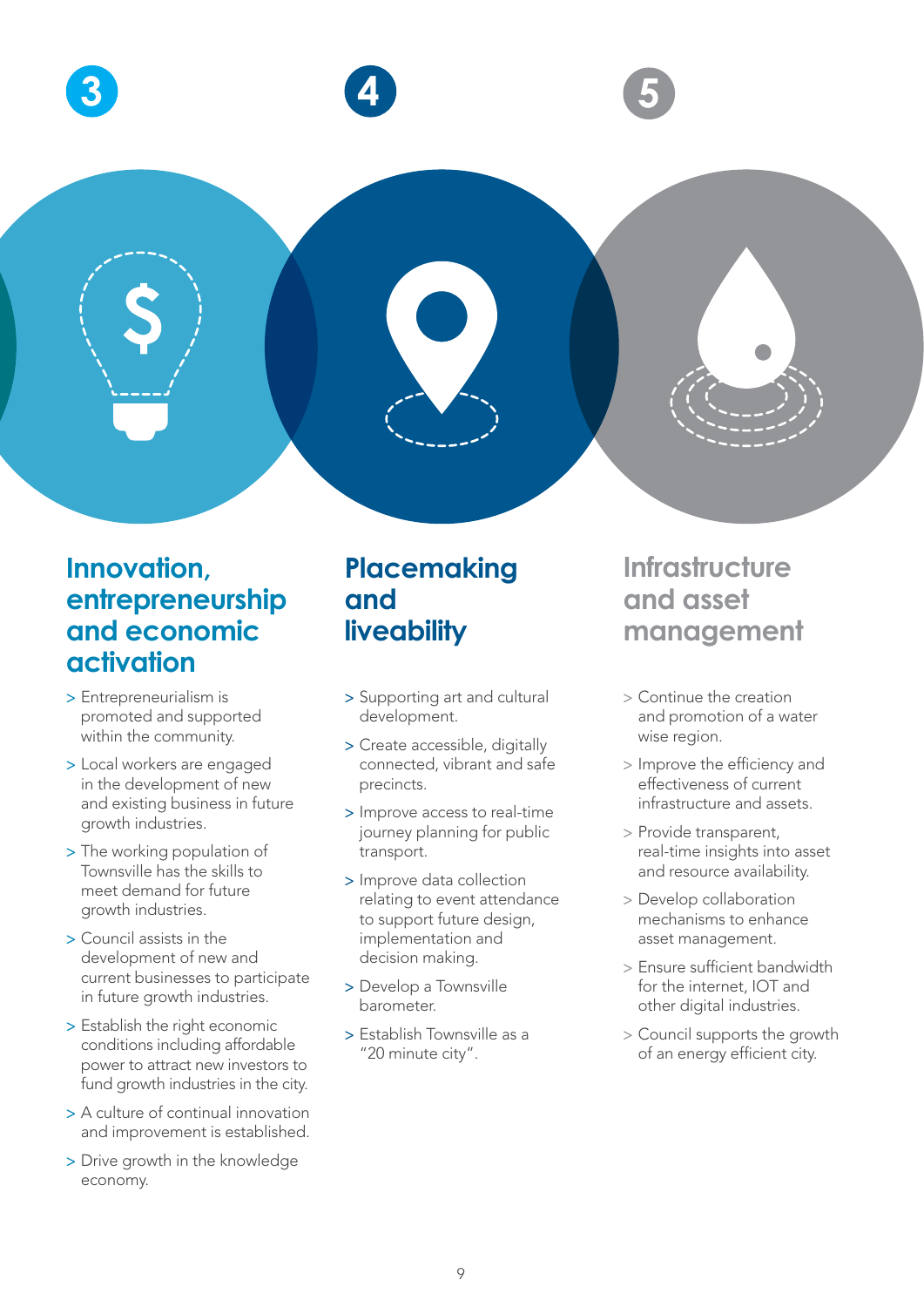### **Open and engaged Council 1**

An open and engaged council enables an increase in trust and participation in the community. It allows collaboration between the community and council to solve community problems.

This pillar will allow collaboration to occur by providing a level of transparency around the delivery of promises, creating an environment of participation and feedback, and empowering citizens to contribute towards key discussions that affect their community, allowing public information to be used for public good.

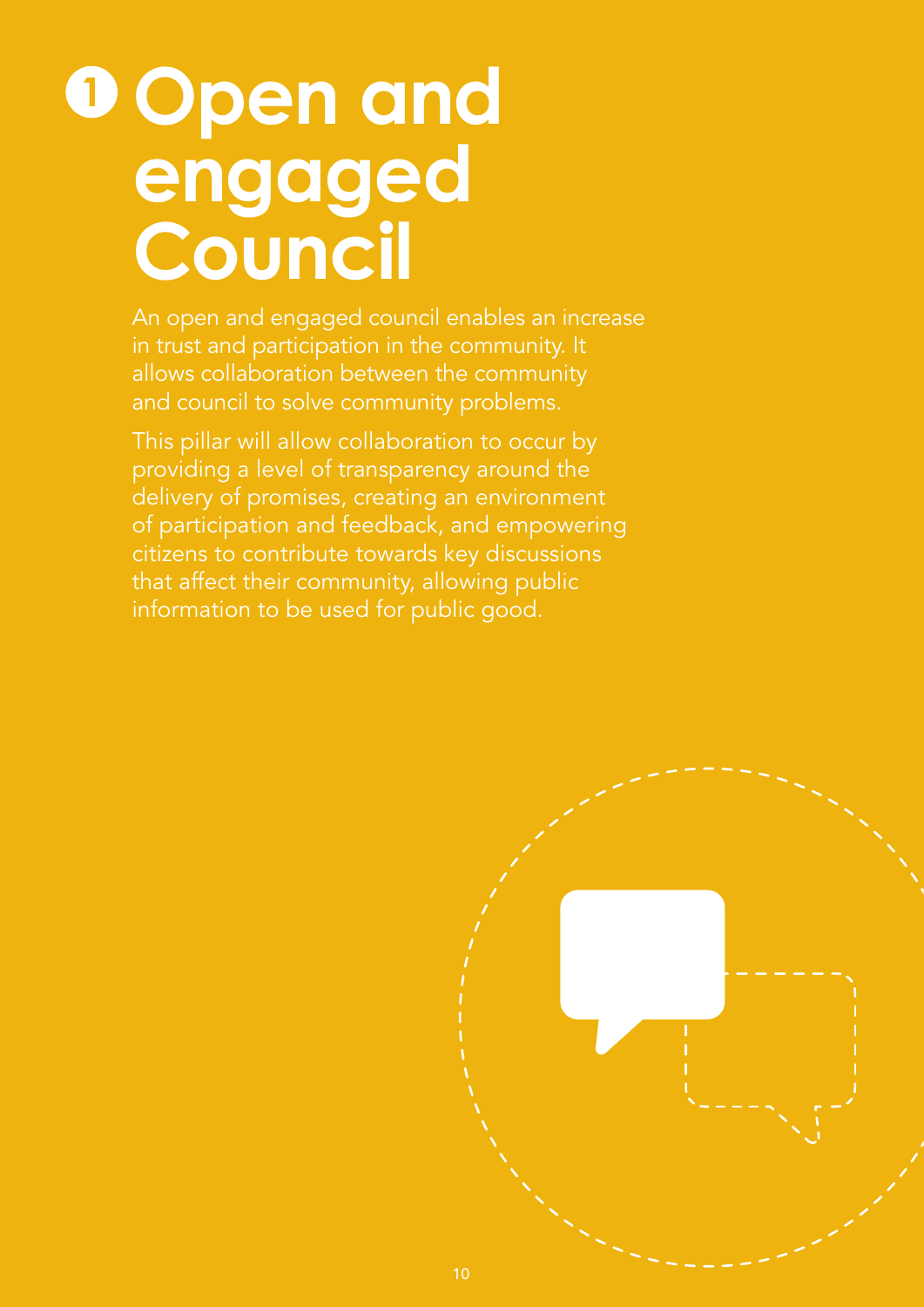- <sup>&</sup>gt; Key information is readily available to citizens to support decision making.
- <sup>&</sup>gt; Citizens contribute to key projects, decisions and outcomes.
- <sup>&</sup>gt; Local expertise is leveraged to add value to key outcomes.
- <sup>&</sup>gt; Opportunities are created for targeted citizen feedback using channels and sharing platforms.
- > There is transparency of new projects, processes, progress on commitments and works within the region.
- > There is an increase in the level of satisfaction for residents engaging with Council.

#### **Key Projects**

#### Townsville dashboard

The dashboards will provide a single landing page where the community can access relevant information. The topics will reflect Council's transparency agenda, OpenGov and the community's interests.

Townsville dashboards will provide high quality, current data and information that adds value to the lives of the citizens of Townsville.

It will be the single point of truth, informing and empowering Townsville citizens and those with an interest in investing in the region. It will build public trust and confidence through transparency, accountability and citizen-centric practice.

#### Open conversation and feedback loops

Use of social media or specialist digital platform to encourage continuous conversation with multiple contributors around current and future works, events and other topics.

#### Open Council

Ensuring that Council's agendas, minutes, resolutions and processes are accessible and easily searchable. This includes visual and audio feeds from public Council meetings.

#### Dashboards from third parties including government agencies

It is acknowledged that the community's interests extend beyond Council's information assets so relevant integrations and linkages will provide a onestop portal for citizens. Information may be sourced on subjects such as local crime, health services, weather, demographic and economic trends.

The use of applications and other digital tools that increase usability and deliver additional value are being explored and will be incorporated into the platform as it matures.

#### Townsville City Council data sets (open data)

This data, including Geographic Information System (GIS) data, will be made available for download and utilisation by innovators and entrepreneurs. Research indicates that open data has the power to generate new careers, more efficient government revenues, improved business practices and better public engagement.

- <sup>&</sup>gt; Reduced timeframes for Council processes.
- <sup>&</sup>gt; Increased trust in Council.
- <sup>&</sup>gt; Evidence of community engagement around major projects.
- <sup>&</sup>gt; Increase in the level of satisfaction for residents engaging with Council.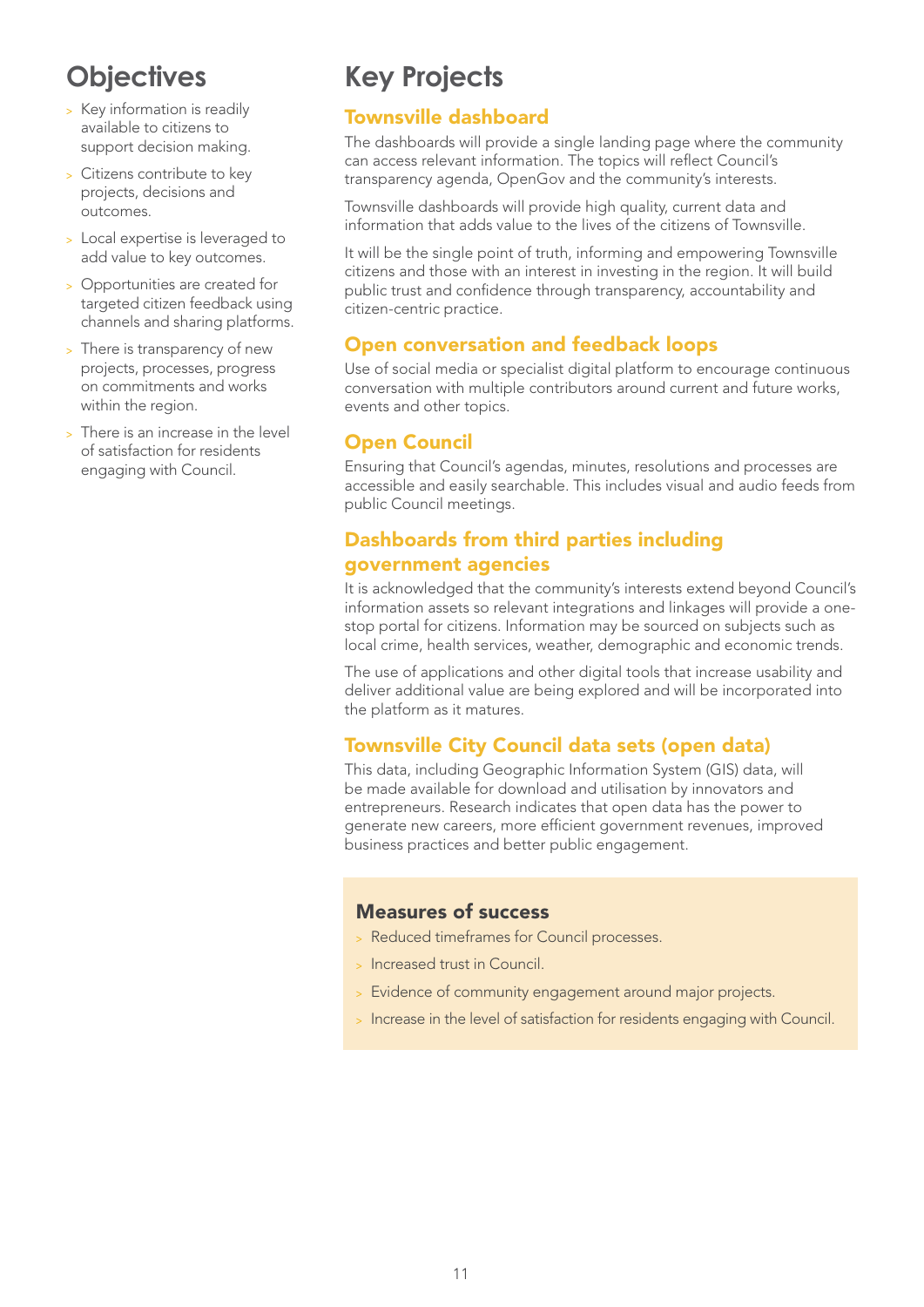### **A citizen centric Council 2**

The digitally connected citizen is looking to engage with Council in different, more collaborative ways.

Citizens have a legitimate belief that Council is there to serve them, at their convenience and in ways they choose. Council processes should not unduly delay the delivery of service.

This pillar establishes mechanisms for citizen feedback and creates the circumstances for Council to take ownership of citizen requests. It will ensure that citizens are informed and can engage with timely outcomes. Utilising these feedback mechanisms along with relevant service delivery data, Council can target our future services based on evidence.

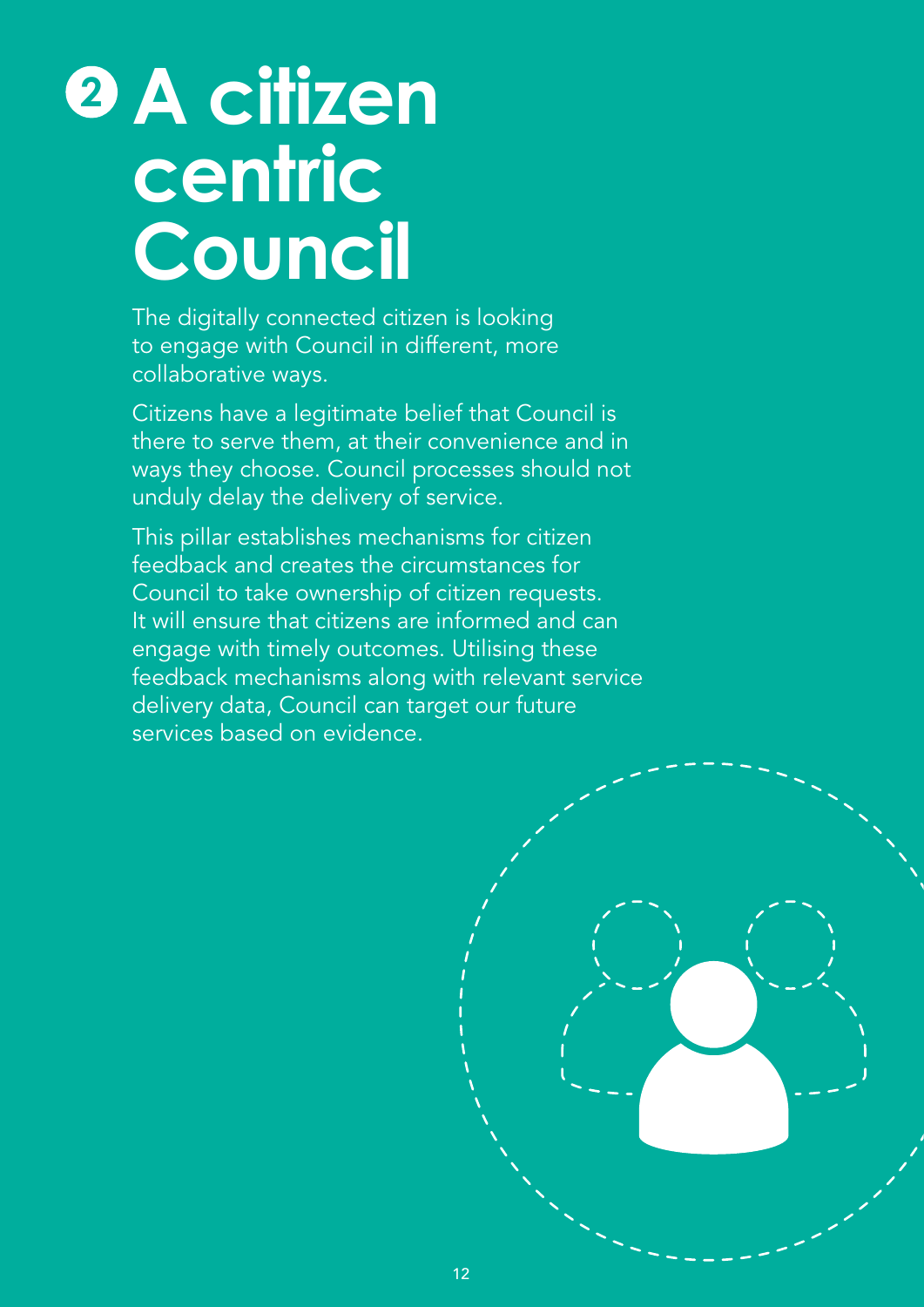- > Targeted services are provided to citizens based on feedback and evidence.
- <sup>&</sup>gt; Citizens can self-service their needs and track delivery progress online.
- <sup>&</sup>gt; Service delivery is responsive with defined service level agreements.
- <sup>&</sup>gt; Citizens are informed about issues and requests that they have raised with Council.
- <sup>&</sup>gt; Creation of new models for Council to create and fund community initiatives.
- <sup>&</sup>gt; Key information is readily available to citizens to support decision making.
- <sup>&</sup>gt; Citizen feedback channels and sharing platforms are being used.

#### **Key Projects**

#### Anytime eService

Allowing citizens to access all services online will ensure increased citizen satisfaction. Council will also create efficiencies in delivery by having these services readily available.

#### "Closing the Loop" policy

Citizens who notify Council of an issue will be kept informed about the progress. This will include receiving correspondence when the matter has been received, when it is scheduled, when work is happening and when it is complete.

#### Development/application tracking

A portal where members of the community can easily track the progress of development applications will help to define processes and timing and will result in increased investment confidence.

#### Community co-creation

Community groups and individuals can work with Council to plan and organise community projects using a platform provided by Council.

#### Human centred design capability

A creative approach to problem solving with the resident at its core. The process starts with the people you're designing for and ends with new solutions that are tailor made to suit their needs. Relevant Council staff will be upskilled in Human Centred Design.

- <sup>&</sup>gt; Increased use of self-service by the community.
- <sup>&</sup>gt; Increased interactions between the community and Council.
- <sup>&</sup>gt; Improved delivery of services.
- <sup>&</sup>gt; Evidence of significant community engagement around major projects.
- <sup>&</sup>gt; Increased engagement of residents.
- <sup>&</sup>gt; Established Human Centred Design competency in Council.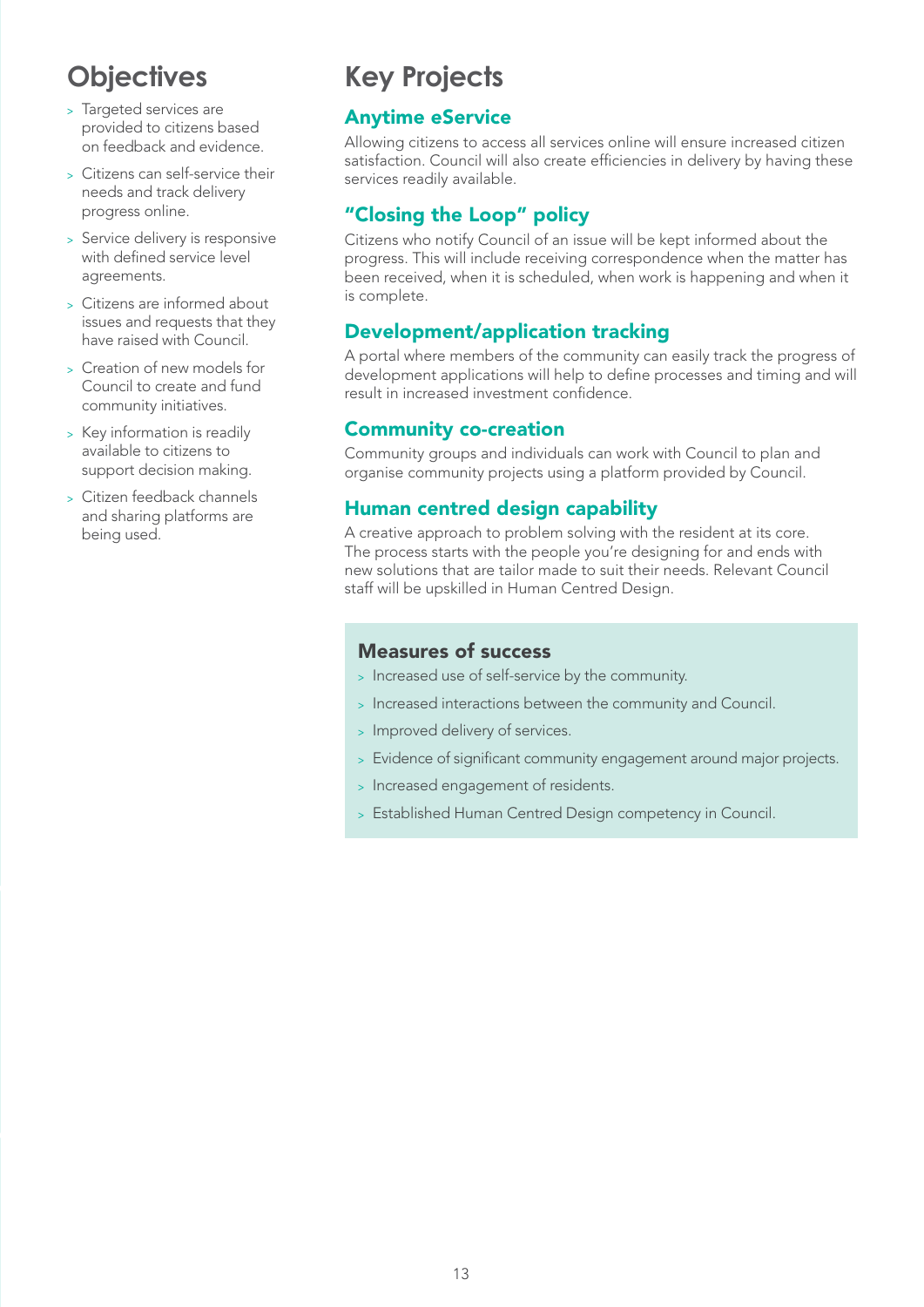### **Innovation, entrepreneurship and economic activation 3**

We're deeply invested in the financial success and economic independence of all Townsville residents. Smart Townsville is expected to attract new employment and diversify Townsville's economy by building on natural advantages, embracing digital solutions, supporting local start-ups and developing an appropriately skilled workforce. It also establishes mechanisms to attract and grow business in Townsville to stimulate the economy and improve the value proposition of the area for people looking for new opportunities. Council has a significant role in building innovation capacity within the region and in co-ordinating relevant stakeholders to activate the local economy.

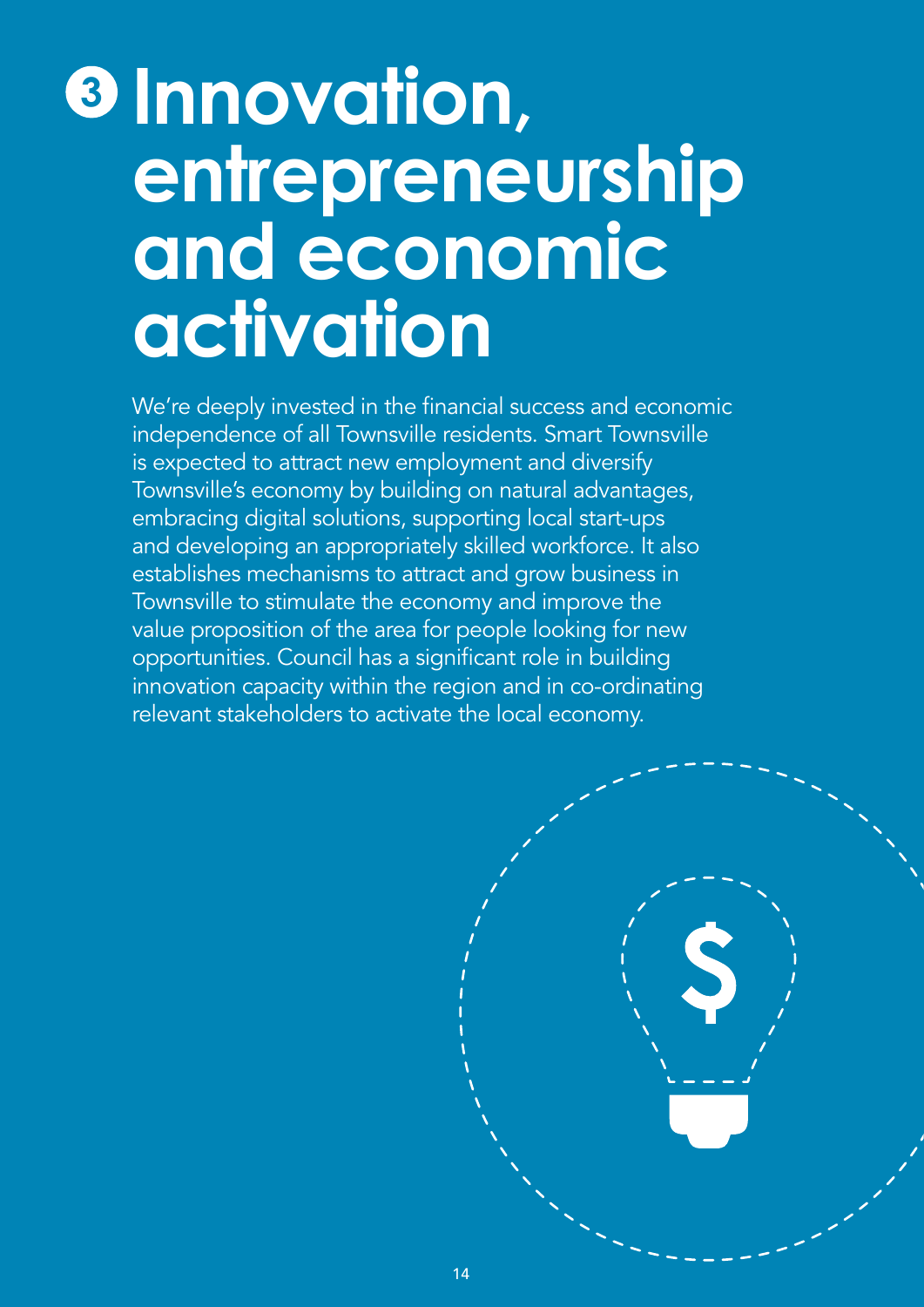- > Entrepreneurialism is promoted and supported within the community.
- > Local workers are engaged in the development of new and existing business in future growth industries.
- > The working population of Townsville has the skills to meet demand for future growth industries.
- > Council assists in the development of new and current businesses to participate in future growth industries.
- > Establish the right economic conditions including affordable power to attract new investors to fund growth industries in the city.
- > A culture of continual innovation and improvement is established.
- > Drive growth in the knowledge economy.

#### **Key Projects**

#### Smart Precinct NQ

Council has submitted a proposal for a Smart City grant that will contribute to establishing Smart Precinct NQ. The Precinct will provide a centre to support businesses and entrepreneurs to prototype, test and scale innovative business models. That facility will also provide design thinking workshops and access to the next generation of digital tools. This precinct will collaborate with existing and new players in the Townsville start-up and innovation ecosystem.

#### Support industry 4.0 activation

As new technologies influence industry and employment, regions are competing to establish a foothold and critical mass of future growth industries. Townsville will work with Advance Queensland to support specific advanced industry initiatives. Our aim is to establish Townsville as the home of specific Future Industry initiatives that will build upon the strengths of our existing industry links, including defence and agriculture, that are enhanced by the local presence of the Townsville Data Centre and the Lithium Battery Plant. We will also co-ordinate with other activation partners to attract private sector investment.

#### Ecosystem approach to future skills

We are working with Jobs Queensland on a collaboration with industry and the education sector, particularly CQUniversity and JCU, to prepare for the future skill requirements of the region. This will include aligning the roles and responsibilities of government, academia, business and the community, as required to lead the development of workforce capabilities to match future demand.

#### Council Innovation Team

A small internal team, led by Future Cities, will have a mandate to investigate specific areas of Council that would benefit from innovation. The team will be empowered to achieve small wins and fast fails though lean innovation processes. We will support the creation of the Townsville Innovation Network, engaging the community, participants in the future Smart Precinct NQ, the innovation ecosystem and the business community to solve local challenges. Part of the Innovation Team's mandate will be to consider potential projects such as participatory budgeting.

#### Regional energy strategy

Council will work with relevant stakeholders to develop and execute the Townsville City Deal-energy strategy to drive energy as a competitive advantage for Townsville in both retaining current energy intensive industries as well as attracting new growth industry.

- > Increased economic participation of Townsville citizens.
- > The quality and accessibility of incubation and acceleration services for Townsville entrepreneurs.
- > Increase in innovation and digital opportunities.
- > The relative ranking of Townsville as an attractive city to base a growth business.
- > The proportion of Townsville business engaged in future growth industries.
- > Be in the lowest 10% for energy cost for industry in Australia.
- > Additional jobs in future industries.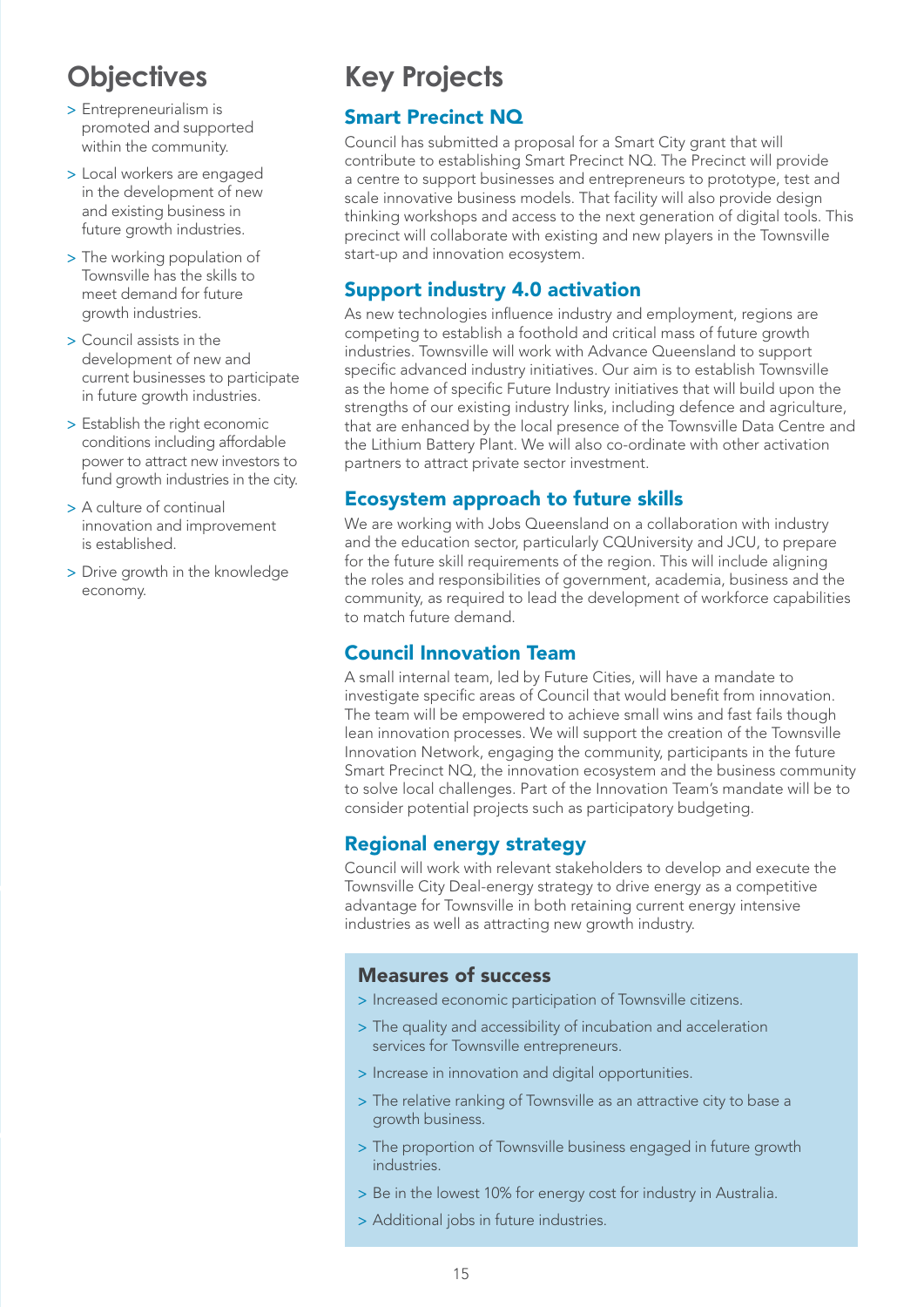### **Placemaking and liveability 4**

Creating places that are accessible and encourage opportunities for collaboration and community connection are important to the liveability of an area, job growth and its overall prosperity.

This pillar focuses on improving the liveability of Townsville by exploring opportunities to enhance citizen ownership of their space through community events and infrastructure assets, as well as tapping into technologically advanced transport services. This will provide opportunities to navigate the city and create a stimulus to attract people to Townsville.

![](_page_17_Figure_3.jpeg)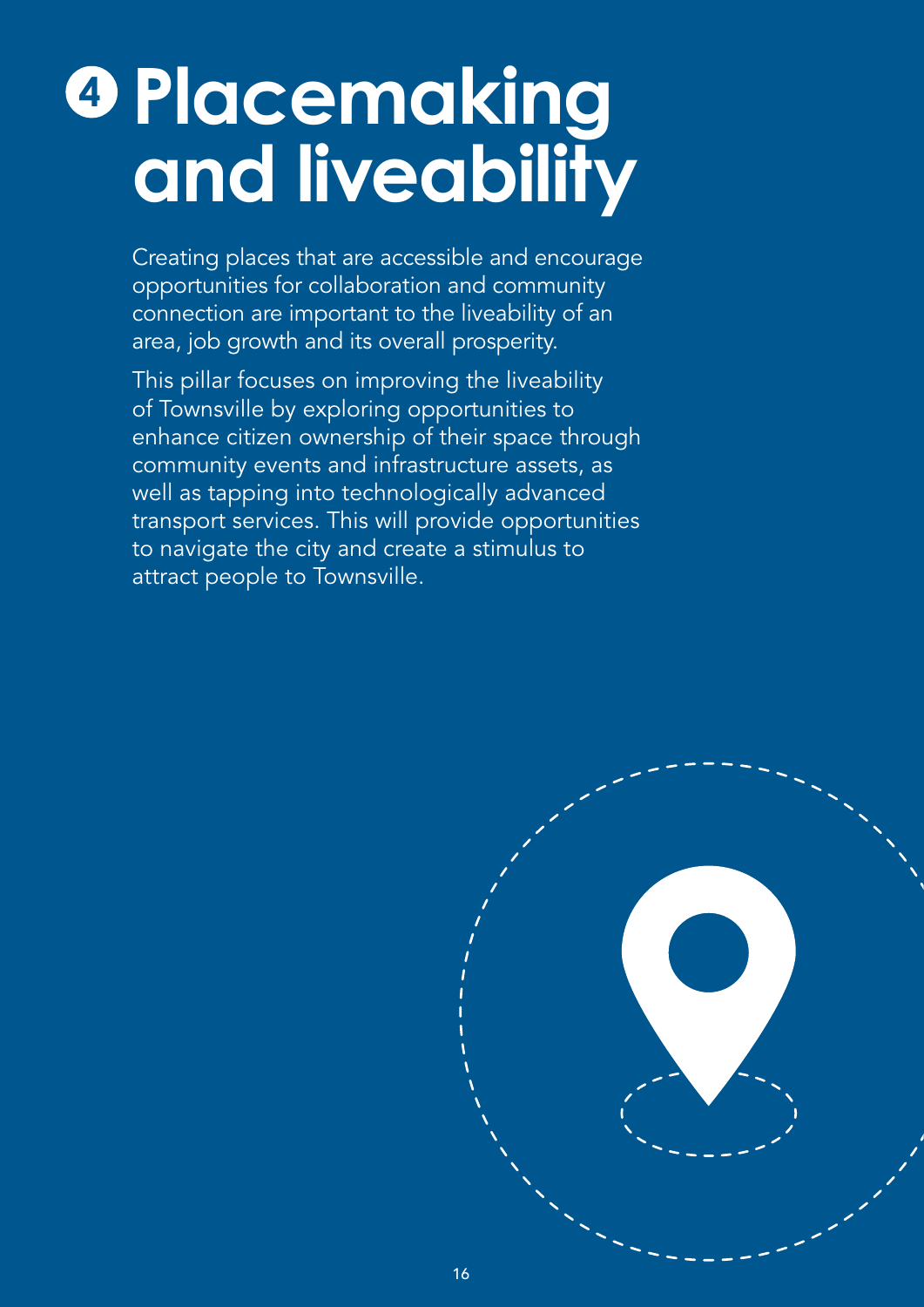- > Supporting art and cultural development.
- > Create accessible, digitally connected, vibrant and safe precincts.
- > Improve access to real-time journey planning for public transport.
- > Improve data collection relating to event attendance to support future design, implementation and decision making.
- > Develop a Townsville barometer.
- > Establish Townsville as a "20 minute city".

#### **Key Projects**

#### Townsville 2020

As we deliver the Townsville2020 projects we will continue to integrate digital technology to enhance the citizen experience at the Stadium Precinct, Central Park, Mount Louisa, Flinders Lane, Castle Hill and the new Strand Lagoon. We are continuing to work with State and Commonwealth Governments to secure funding to deliver community infrastructure that interacts with citizens in ways that meaningfully enhance their experience. Examples include digital information boards, real-time data about car parking availability, charging stations and access to Wi-Fi.

#### Revitalising the CBD

Council's Future Cities Division will use existing and new data sources to analyse the utilisation of the current mix of retail, office and residential in the area to inform revitalisation strategies and renew our central business area. Building the case for change to grow our innovation and technology industries and to promote the reuse and conversion of offices into residential accommodation are areas being explored.

#### Vibrancy and activation program

Deliver a year-round program of events, digital engagement and precinctwide Wi-Fi to increase the value for people to visit and live in Townsville. Options include the installation of interactive smart screens used for games, educational activities, special events, cultural activation and the display of art.

#### Improve commute times and share data

We are working with Department of Transport and Main Roads to provide Council data to contribute to the transport mobility study to enable our "20 minute city" goal.

#### Safer Townsville

There are many digital technologies being piloted globally contributing to citizens feeling safer in their cities. We will review existing solutions and co-ordinate with relevant authorities, community groups and service providers to realise a safer Townsville.

#### Townsville liveability barometer

The barometer will communicate the value proposition of the city's liveability by measuring aspects of Townsville's lifestyle and displaying the information on a community accessible site. Capturing and displaying this information will allow Council and the community to measure the impact of decisions and special initiatives and will inform future decision-making processes.

- > Increased visitation and uptake and level of satisfaction with the digital technology integrated into Townsville 2020 projects.
- > Increased use of public transport.
- > Successful patronage of spaces enhanced for activation.
- > Growth of innovation and technology jobs in the CBD.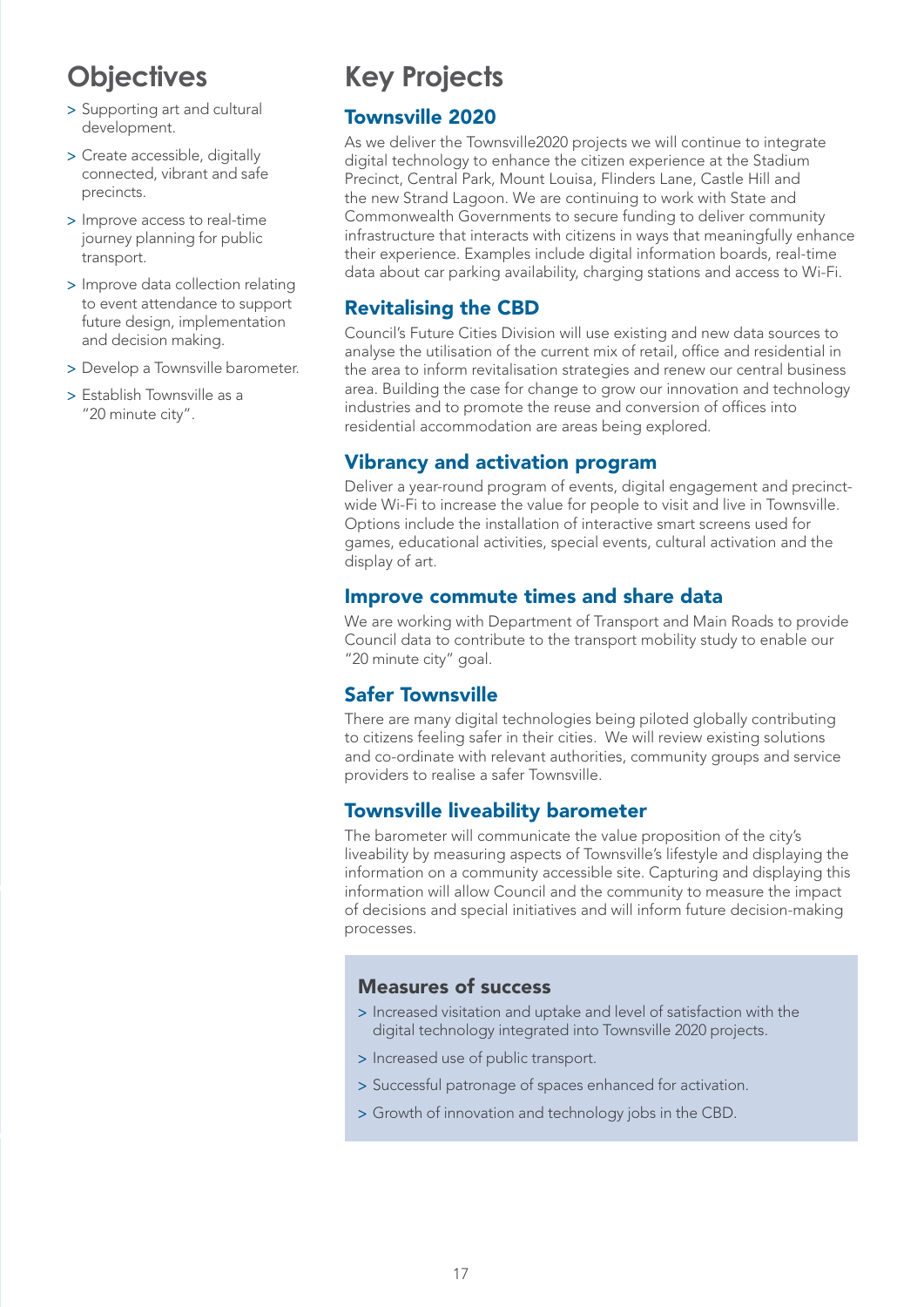### **Infrastructure and asset management 5**

This pillar will help evolve the way the community's assets are managed, using just-in-time approaches driven by data and novel methods to preserve our resources and maximise the use of our existing assets. These approaches will lead to smarter, more efficient resource management – and higher quality infrastructure projects.

Through distributed and integrated sensor networks, Council and the community will have better knowledge and visibility of the true condition of its infrastructure and assets. This will provide data driven optimisation and decision making on capital investment, asset renewal and maintenance programs so that money isn't spent replacing things that don't need replacing, and investment can be made fixing things that are important to the community.

![](_page_19_Figure_3.jpeg)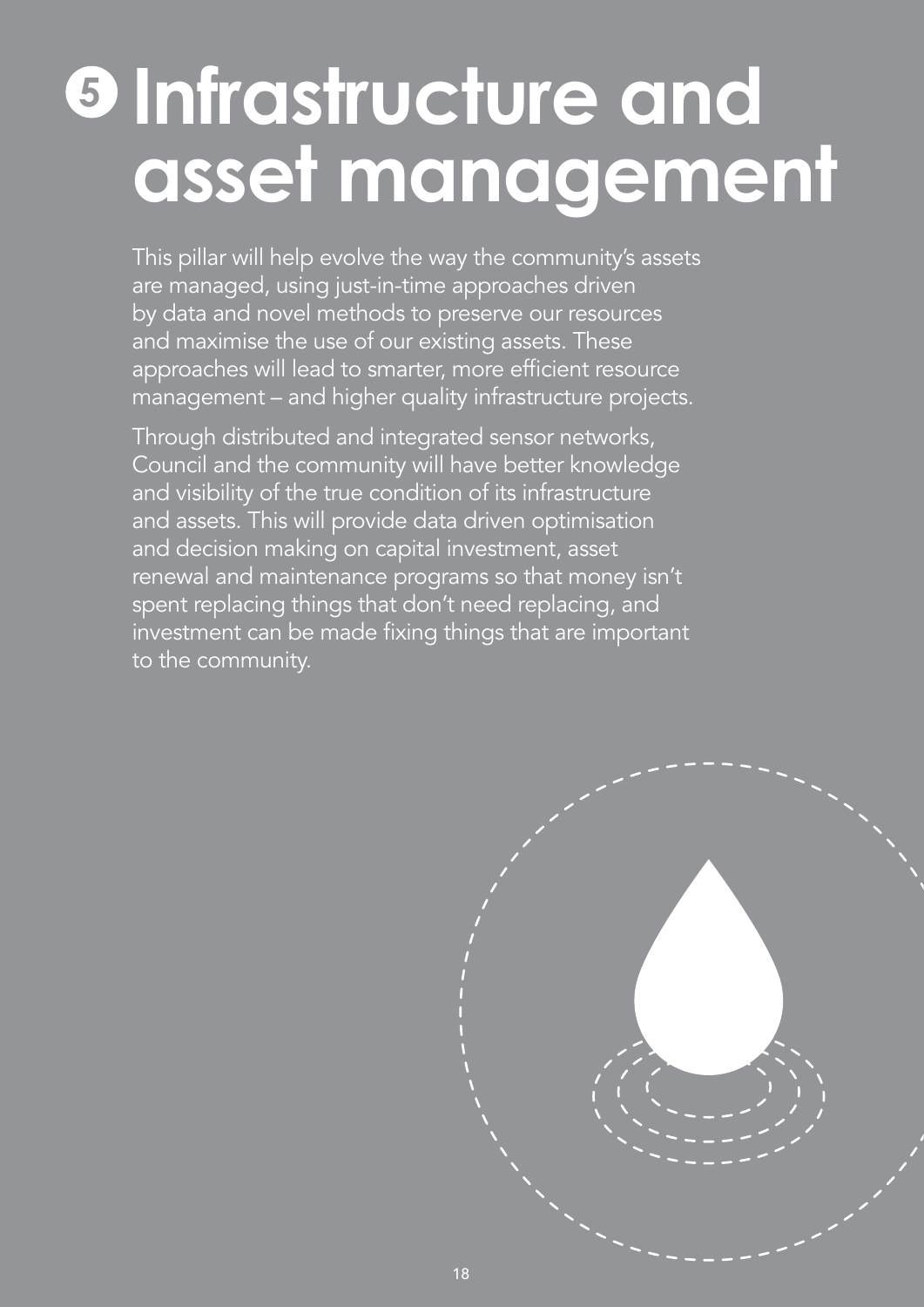- > Continue the creation and promotion of a water wise region.
- > Improve the efficiency and effectiveness of current infrastructure and assets.
- > Provide transparent, real-time insights into asset and resource availability.
- > Develop collaboration mechanisms to enhance asset management.
- > Ensure sufficient bandwidth for the internet, IOT and other digital industries.
- > Council supports the growth of an energy efficient city.

#### **Key Projects**

#### Smart infrastructure maintenance and renewal

Council will determine the loss of water in the network and approximate locations of leaks using a smart water system. By capturing better data Council will be able to improve planning, maintenance and renew water infrastructure as required.

#### Real-time water management

Rolling out real-time or smart water meters will enable residents and businesses to monitor and manage their water consumption and alert them to usage spikes that are consistent with a water leak. This will allow Council to respond faster to significant leaks or issues.

#### Smart watering

A combination of weather data, sensors and monitors will enable targeted advice to residents about the most efficient and effective time to water gardens.

#### Smart asset management

A coordinated approach to the utilisation and management of Council's assets will allow more efficient use of Council's resources and ultimately improve investment planning.

#### Underpinning digital infrastructure and projects

Council will coordinate with our partners, major employers and precinct owners to maximise digital assets across the city. This will build on our existing investment in infrastructure like MiTownsville and the North Queensland Regional Data Centre. This will also include scoping of options for new data capacity including the option of submarine cable connectivity through Asia.

- > Increased utilisation of Council's assets.
- > Less water being lost through the water network.
- > Increased satisfaction in the state of Townsville parks.
- > Reduced consumption of water by Townsville City Council.
- > A future proof plan for internet connectivity and access.
- > Reduced cost for Council energy management, increased energy productivity and optimised electricity accounts.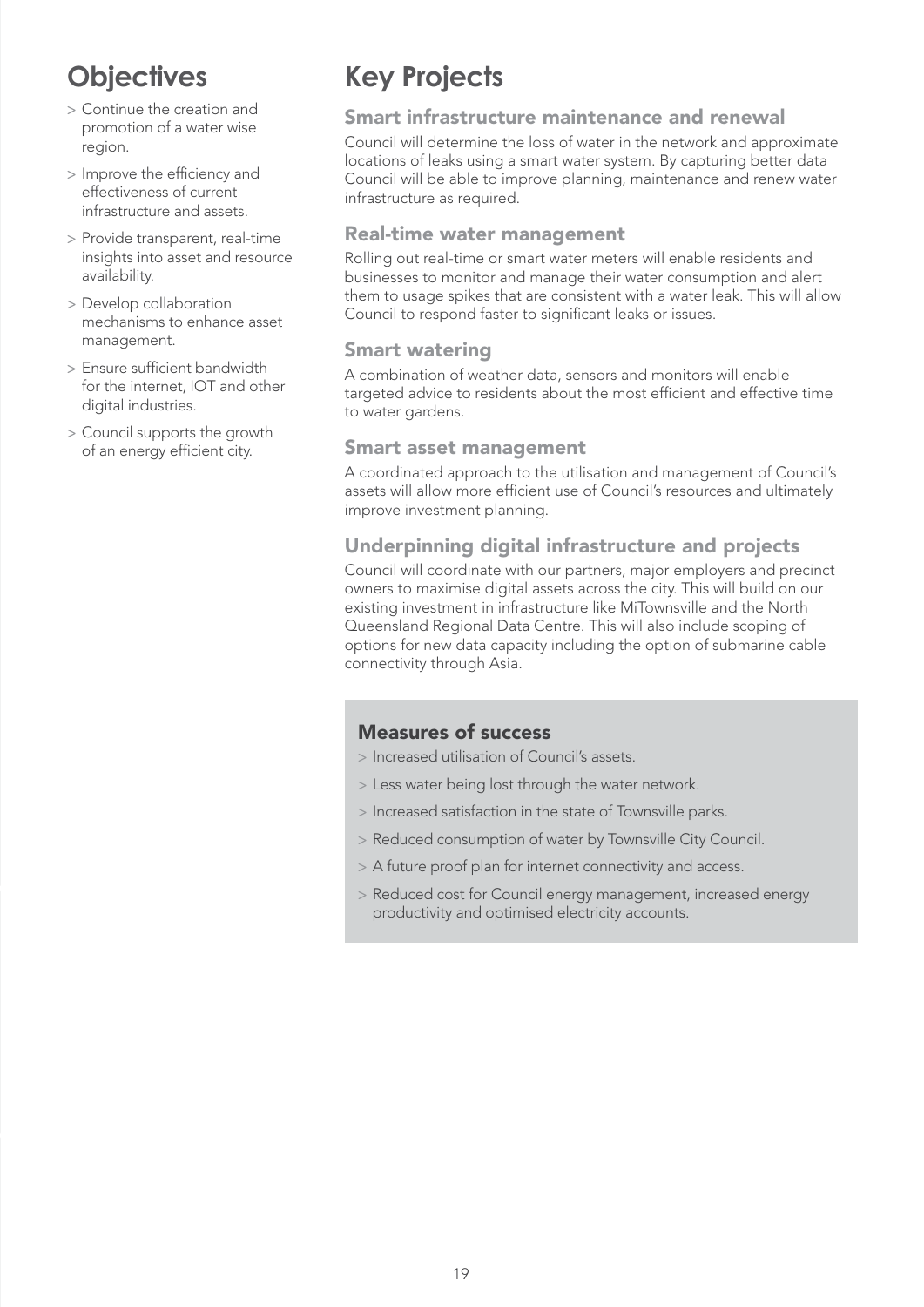# **Conclusion**

#### Townsville has set a course for change

This change will enable us to embrace the benefits of a smart city, while upskilling the community to take advantage of the new knowledge jobs of the future. Townsville 2020, our clear vision for the city, is continuing to take shape and is driving new infrastructure and projects making our city even better for locals and tourists.

This strategy and Townsville 2020 allows us to make the required change in a deliberate and determined way, while cementing our place as the capital of North Queensland, a centre of lifestyle and employment, a contemporary, vibrant and connected regional economy.

As a result of implementing this plan, residents will have access to a Council entirely focused on the things that are most important to them. We will be a simpler, faster and better Council focussed on sharing our information and delivering on public expectations.

We will continually try to find better ways to create value from the money the community has entrusted to us. Council will be responsive and a trusted partner in solving community issues and creating engaging spaces. The Townsville Dashboards by OpenGov will fundamentally change how we engage with our key stakeholders and residents and ensure we stay focused on addressing the issues that matter most.

Of course, this approach will also create the demand for a different type of job in Townsville; one focused on data, information, technology and problem solving.

Taken together these elements will make Townsville an even better place to live, grow a career, raise a family, attract investment and enable substantial community growth.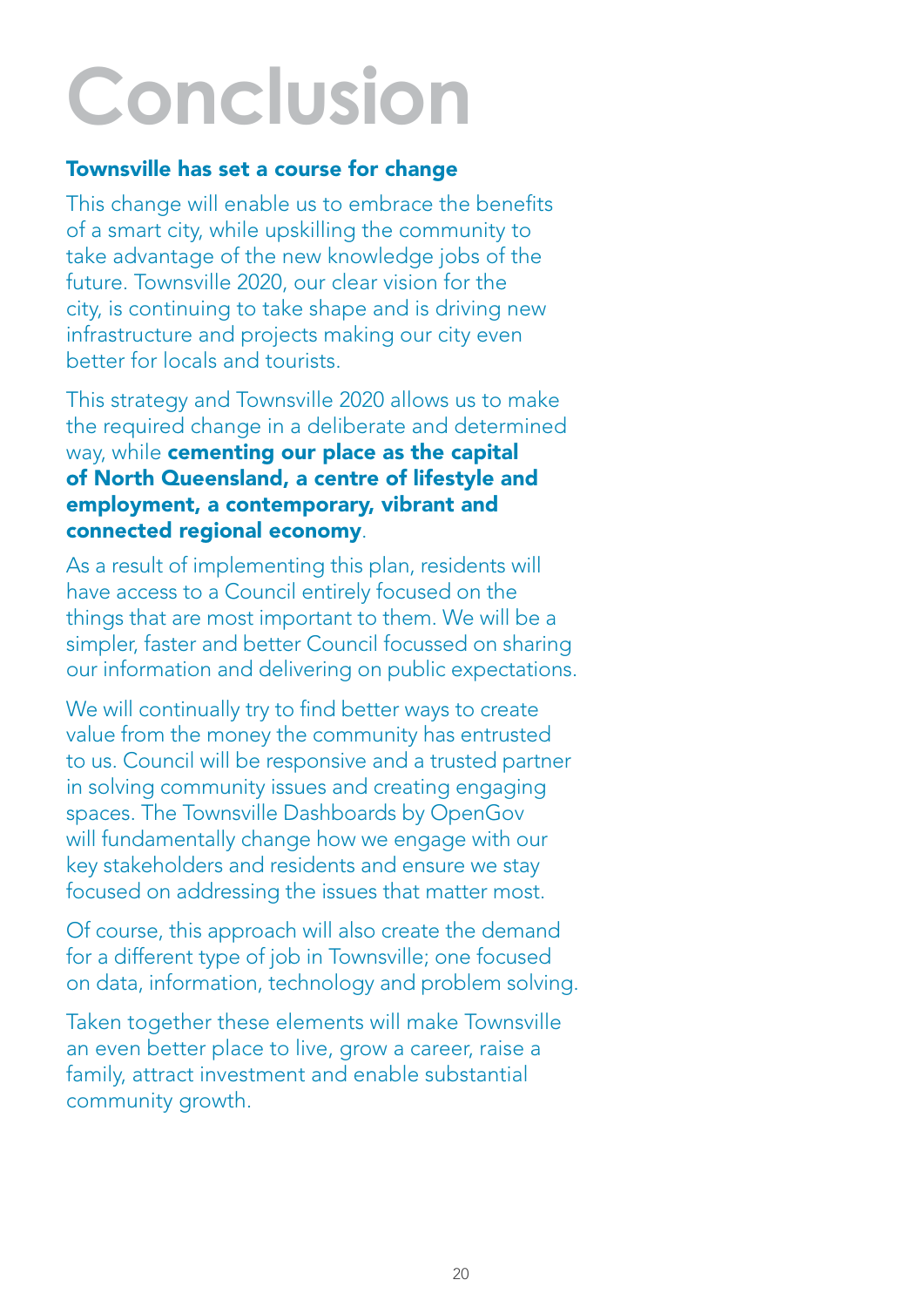Townsville has set a course for change